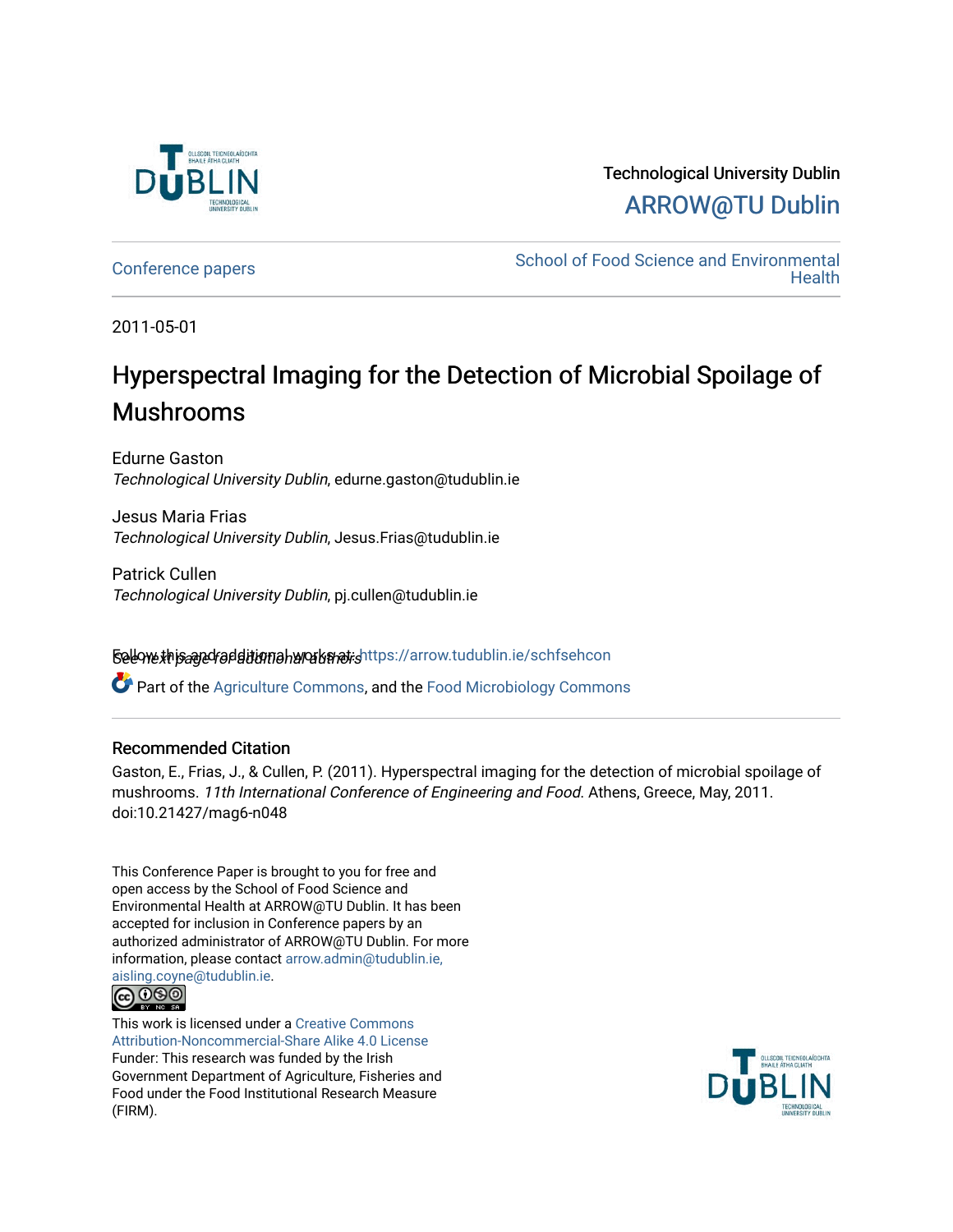# Authors

Edurne Gaston, Jesus Maria Frias, Patrick Cullen, Colm O'Donnell, and Aoife Gowen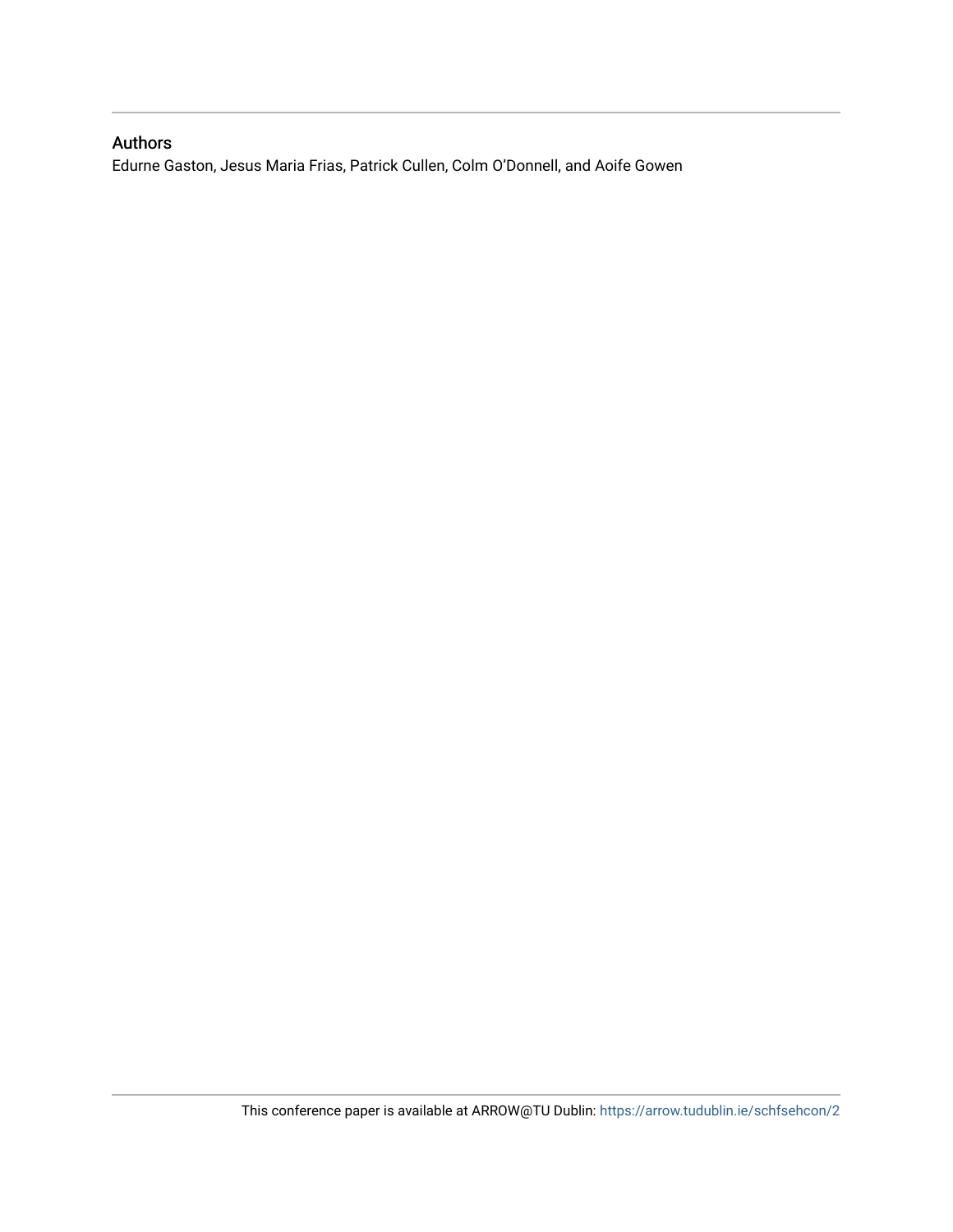### **Hyperspectral imaging for the detection of microbial spoilage of mushrooms**

E. Gaston<sup>a,b</sup>, J.M. Frías<sup>a</sup>, P.J. Cullen<sup>a</sup>, C.P. O´Connell<sup>c</sup>, A.A. Gowen<sup>c,d</sup>.

*a School of Food Science and Environmental Health, Dublin Institute of Technology, Dublin, Ireland* ([jesus.frias@dit.ie](mailto:jesus.frias@dit.ie), [patrick.j.cullen@dit.ie](mailto:patrick.j.cullen@dit.ie)) *.*

*<sup>b</sup> Agrofood group, Innovació i Recerca Industrial i Sostenible, Castelldefels (Barcelona), Spain* ([egaston@iris.cat](mailto:egaston@iris.cat)).

*<sup>c</sup> Biosystems Engineering, School of Agriculture, Food Science and Veterinary Medicine, University College Dublin, Dublin, Ireland* ([colm.odonnell@ucd.ie](mailto:colm.odonnell@ucd.ie), [aoife.gowen@ucd.ie](mailto:aoife.gowen@ucd.ie)) *.*

*<sup>d</sup> Kobe University, Kobe, Japan.*

### **ABSTRACT**

Brown blotch, caused by pathogenic *Pseudomonas tolaasii*, is the most problematic bacterial disease in *Agaricus bisporus* mushrooms; it reduces their consumer appeal in the market place, thus generating important economical losses worldwide. The mushroom industry is in need of fast and accurate evaluation methodologies to ensure that only high quality produce reaches the market. Hyperspectral imaging (HSI) is a non-destructive technique that combines imaging and spectroscopy to obtain spatial and spectral information from an object. The aim of this study was to investigate the potential of Vis-NIR HSI to identify microbiological damage in mushrooms and to discriminate it from mechanical damage. Hyperspectral images of mushrooms subjected to i) no treatment, ii) microbiological spoilage and iii) mechanical damage were taken during storage and spectra representing each of the classes were selected. Partial least squaresdiscriminant analysis (PLS-DA) was carried out in two steps: i) discrimination between undamaged and damaged mushrooms and ii) discrimination between damage sources (i.e. microbiological or mechanical). The models were applied at a pixel level and a decision tree was used to classify mushrooms into one of the aforementioned classes. A correct classification of >95% was achieved. This was the first reported study to employ HSI for the detection of damage of bacterial origin in horticultural products. The industry could incorporate the knowledge gained in this study towards the development of a HSI sensor to detect and classify mushroom damage of microbial and mechanical origin, enabling the rapid and automated identification of mushrooms of reduced marketability.

*Keywords: mushrooms; brown blotch; Pseudomonas tolaasii; mechanical damage; vis-NIR hyperspectral imaging; PLS-DA.*

#### **INTRODUCTION**

Cultivated mushrooms are susceptible to a variety of pests and diseases. *Pseudomonas tolaasii* (*P. tolaasii*) is the causal agent of brown blotch (also known as bacterial blotch) disease [1] and the most important pathogenic bacterium of *Agaricus bisporus* [2] This disease has been detected and described worldwide and affects not only the button mushroom market but the mushroom market in general [3]. The colonisation of mushroom caps by *P. tolaasii* results in the appearance of unappealing brown spots on the mushroom cap and stipe. Lesions are slightly concave blemishes, sometimes small, round or spreading in many directions [4]. When the damage is more intense, the spots are darker and sunken. Browning affects only the external layers of the cap tissue and is restricted to 2-3 mm below the surface of the cap.

The mushroom industry is in need of objective evaluation methodologies to ensure that only high quality produce reaches the market [5]. Studies in the field of brown blotch detection include the work of Vízhányó and Felföldi [6], who tested the potential of a machine vision system to recognise and identify brown blotch and ginger blotch diseases, both of which cause discolouration in mushroom caps. HSI is a rapid and nondestructive technology that has recently emerged as a powerful alternative to conventional imaging for food analysis [7]. Hyperspectral images are composed of hundreds of contiguous wavebands for each spatial position of an object. Consequently, each pixel in a hyperspectral image contains the spectrum of that specific position. The large quantities of highly correlated data contained in a hypercube are well suited to analysis by dimension reduction approaches such as principal components analysis (PCA) and partial least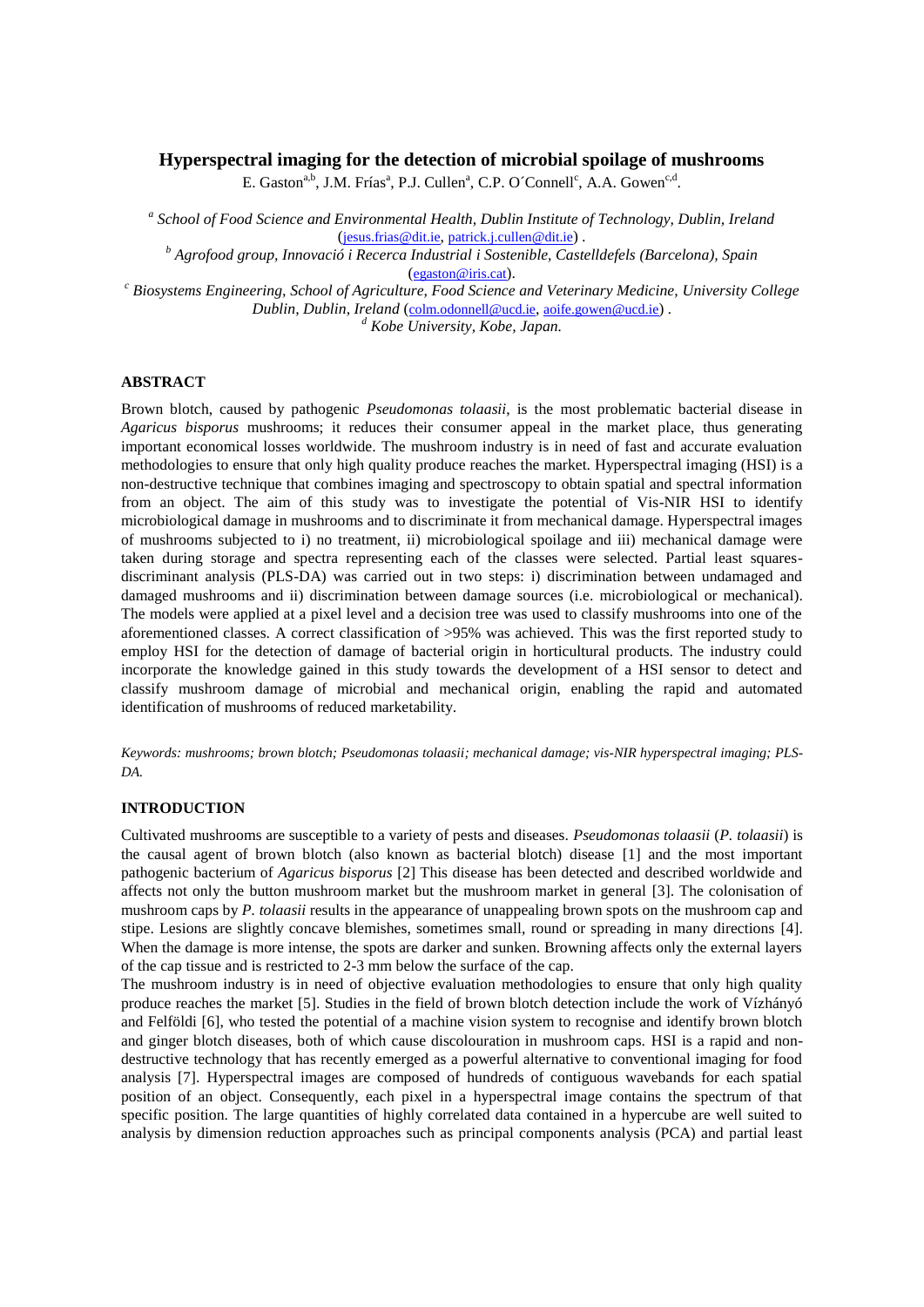squares- discriminant analysis (PLS-DA) [8]. PLS-DA can also be applied to develop qualitative models for supervised classification between various sample classes.

HSI has been applied at various levels in the assessment of safety and quality of food, including constituent analysis, quality evaluation and detection of contaminants and defects [7]. Additionally, a number of researchers have reported the potential of HSI for identification of microorganisms of concern in food [9-10]. Recent advances in the detection of skin damage of other products include work by Ariana *et al*. [11] with cucumbers and Nicolaï *et al*. [12] and ElMasry *et al*. [13] with apples. As regards damage of microbial origin, Gómez-Sanchis *et al*. [14] proposed a HSI system for the early detection of rot caused by Penicillium digitatum (fungi) in mandarins.

While evidence from the literature points to its feasibility, to the authors' knowledge, HSI has not been used to detect damage of bacterial origin in horticultural products. The objective of this study was to investigate the potential application of Vis-NIR HSI for brown blotch identification on mushroom caps and for its discrimination from mechanical damage injuries.

#### **MATERIALS & METHODS**

#### **Mushroom supply and damage**

*Agaricus bisporus* mushrooms were grown in plastic bags and tunnels in Kinsealy Teagasc Research Centre (Kinsealy, Ireland) following common practice in the mushroom industry. Samples were placed in a metal grid and carefully delivered to the laboratory in purpose-built containers, to minimise damage during transport. Two flushes of mushrooms were picked: training set and test set.

For each set of mushrooms ( $n_{train} = 144$  and  $n_{test} = 108$ ), samples were divided in 3 groups (undamaged (U), mechanically damaged (MD) and *P. tolaasii* inoculated mushroom (PT)) of equal size  $(n<sub>train.i</sub> = 48$  and  $n<sub>test.i</sub> = 36$ , where  $i = U, MD, PT$ .

Each mushroom class was treated as follows:

- **U**: No treatment.
- **MD**: samples were subjected to vibrational bruising to simulate crop handling and transport. Samples were stored for 24 h prior to imaging.
- **PT**: samples were obtained by inoculating a solution of pathogenic *P. tolaasii* onto each clean cap. Samples were stored for 48 h prior to imaging, to encourage appearance of brown blotch symptoms on the mushroom caps.

A total number of 252 mushrooms were used in this experiment.

#### **Hyperspectral imaging**

Hyperspectral images were obtained using a pushbroom line-scanning HSI instrument (DV Optics Ltd, Padua, Italy) within the wavelength range of 445-945 nm. Reflectance calibration was carried out prior to mushroom image acquisition in order to account for the background spectral response of the instrument. HSI images of U mushrooms were acquired on day 0 of the experiment. MD mushrooms were scanned after 24 h of storage. PT mushroom images were taken after 48 h of storage. Data were recorded in units of reflectance and saved in ENVI header format using the acquisition software.

#### **Image processing**

For each mushroom hyperspectral image, 175 characteristic (i.e. U, MD or PT, depending on mushroom class) regions of interest (ROI) were selected from the central region of the mushroom cap,. Selecting spectra from analogous surface areas in all the mushrooms aimed at minimising the scaling differences caused by mushroom surface curvature [15]. The average reflectance spectrum of each ROI was obtained by averaging the pixel spectra of the region. Spectral data of each mushroom set were used to build two-dimensional matrices, where each row represented the spectrum of one ROI.

The experiment was repeated twice, making two independent sample sets for model training and testing. Training set matrices contained 8400 spectra and test set matrices contained 6300 spectra.

#### **Partial least squares- discriminant analysis (PLS-DA)**

Partial least-squares discriminant analysis was applied to the training set matrices (n=8400) using MATLAB 7.0 (The Math Works, Inc. USA). The aim was to build models that would enable maximum separation of sample spectra into different classes depending on their physical condition. A two step model approach was taken: one model (namely "U/Dam" model) was developed to discriminate between undamaged (U) and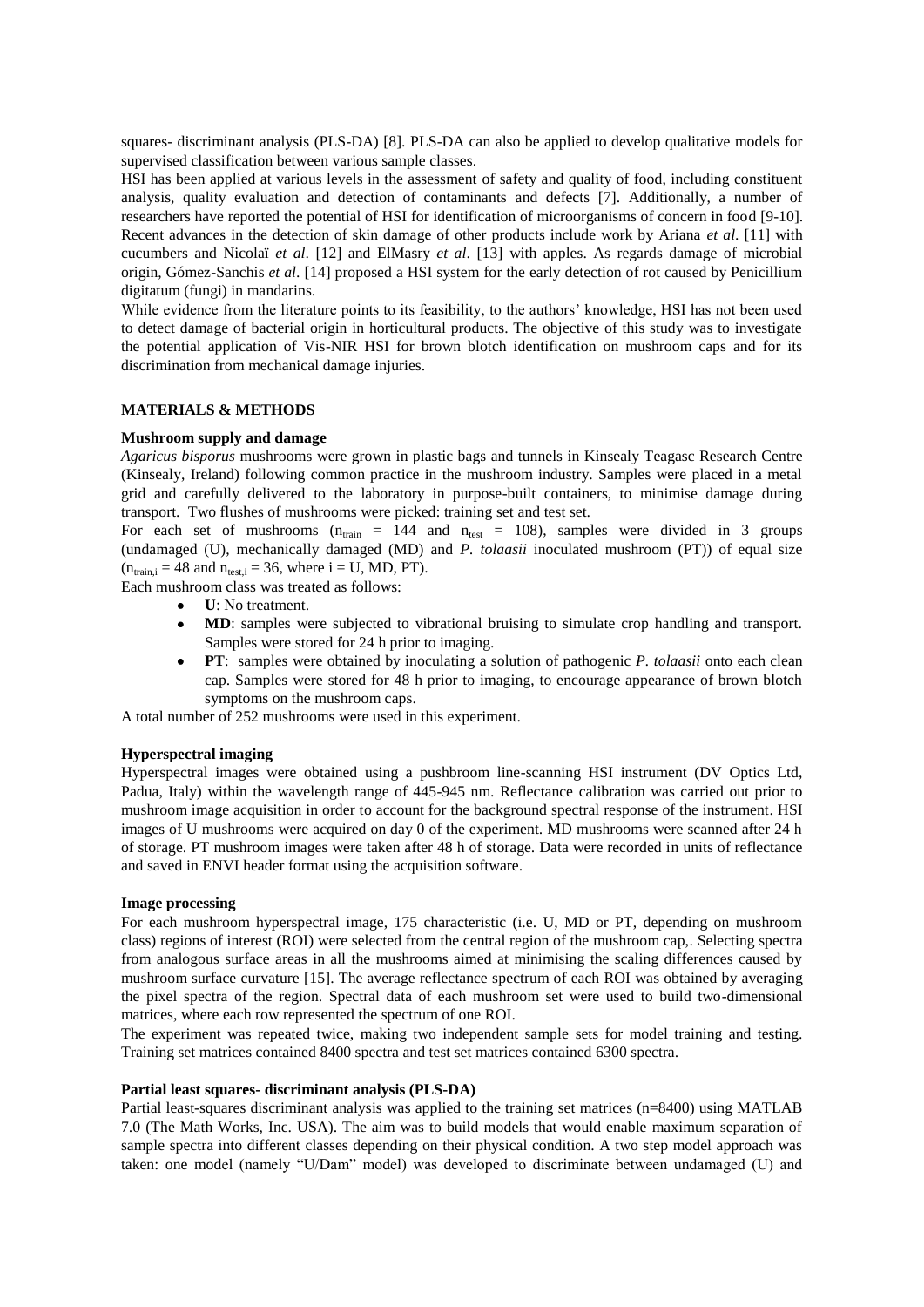damaged (Dam) spectra and another model (namely "MD/PT" model) was built to discriminate between the two classes of Dam, i.e. mechanical (MD) and microbiological (PT).

The models were also applied to the test set matrices , which were used as an independent set of sample spectra. Performance of the classification models was evaluated on the basis of their sensitivity (number of spectra of a given type correctly classified as that type) and specificity (number of spectra not of a given type correctly classified as not of that type) on the training and test sets.

#### **Prediction maps**

An important feature of hyperspectral imaging is the ability to map the distribution of components/attributes on samples. In this case, developed PLS-DA models were applied to entire hypercubes of mushrooms to form two dimensional prediction images where the damage class of each pixel as predicted by the PLS-DA models was represented by its intensity. The concatenation of the three binary maps led to false colour maps where U, MD and PT classified pixels were represented in green, red and blue, respectively.

#### **Mushroom classification**

Based on the percentage of pixels of each damage class on the prediction map, a decision tree (shown in Figure 1) was used to allocate each mushroom to one of the three mushroom classes. Sensitivity and specificity of the classification procedure were computed after the application of the decision tree to all of the mushroom hypercubes.



**Figure 1** Decision tree for mushroom hypercube classification. U = undamaged; MD = mechanically damaged and PT = *P.tolaasii* inoculated.

#### **RESULTS & DISCUSSION**

#### **RGB images**

Figure 2 shows representative colour images of the three mushroom classes under investigation in this study. Mushrooms labelled as U (Figure 2a) were white in general appearance, although some of them showed some signs of natural discolouration caused by common picking and transport practice. By day one of storage, MD samples (Figure 2b) exhibited uniform browning over the entire mushroom surface. By day two of storage, *P. tolaasii* had colonised the cap of most PT mushrooms (Figure 2c), which exhibited slightly concave brown-coloured spots, the typical symptoms of brown blotch disease.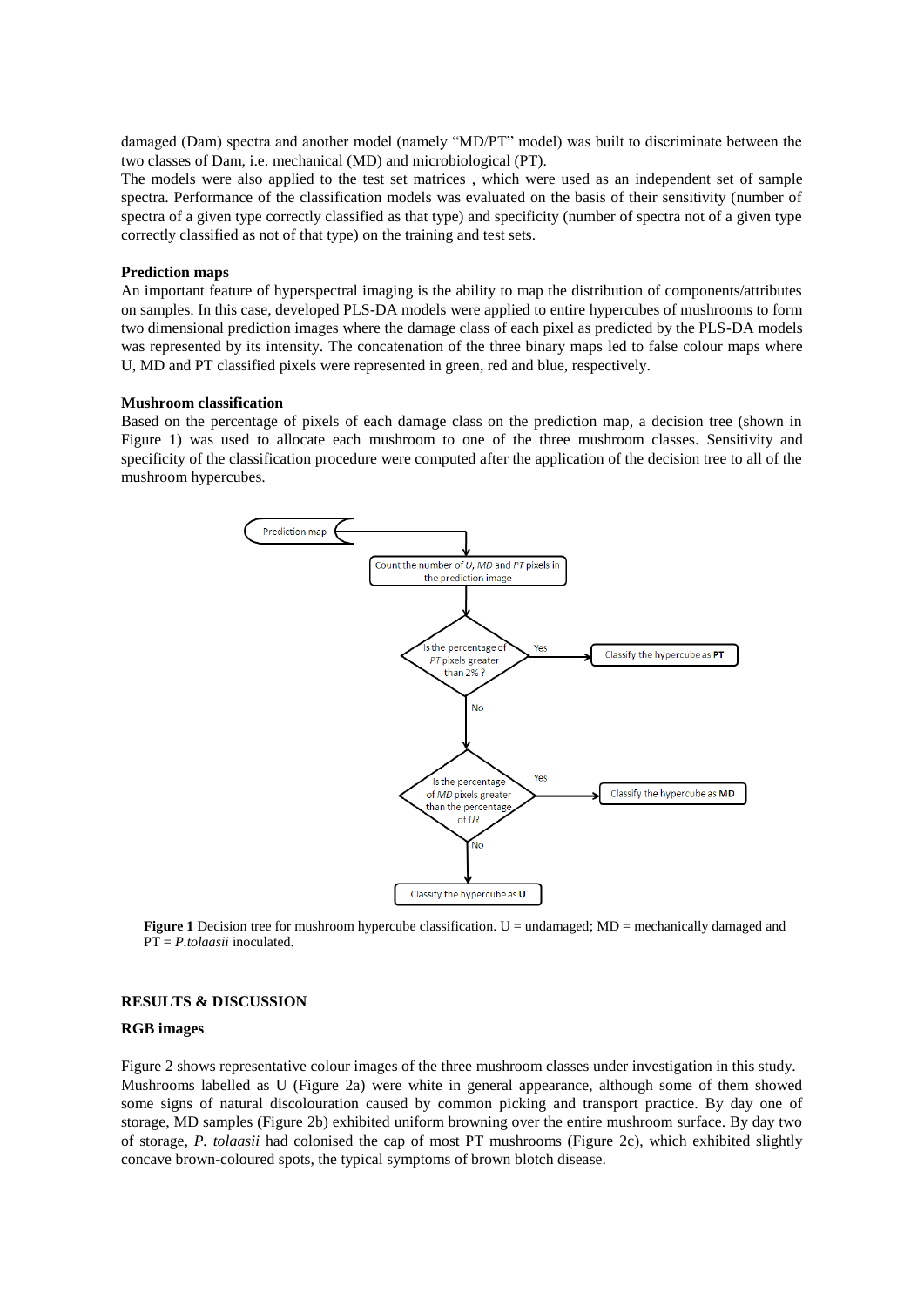

**Figure 2** RGB images of the mushrooms under investigation: (a) undamaged (U); (b) mechanically damaged (MD) and (c) *P.tolaasii* inoculated (PT).

#### **Spectra**

Mean spectra of the various spectra classes are shown in Figure 3. Signal intensity and shape differences between U and MD spectra were remarkable. The mean MD spectrum exhibited lower reflectance values over the entire spectral region, as expected after bruising had led to loss of whiteness of the caps. The greatest differences in shape between MD and U spectra arose in the 600-800 nm region, where the mean U spectrum exhibited broader features than the mean MD spectrum. Broad spectra in the visible-near infrared wavelength range are characteristic of undamaged mushrooms, corresponding to their white appearance. The spectral differences mentioned above could be related to the formation of brown pigments, mainly melanins, which derive from enzyme-catalysed oxidation products called quinones. The mean PT spectrum appeared to be more similar in shape to the mean MD spectrum, although its slope was not as linear as MDs was in the 600-800 nm region.



**Figure 3** Mean spectra of the mushroom classes under investigation:  $U =$ undamaged; MD = mechanically damaged and PT = *P.tolaasii* inoculated.

#### **PLS-DA analysis**

Performance statistics of the selected models are shown in Table 1. When the models were applied to the training set of spectra, almost perfect classification was achieved in the case of the U/Dam model (sensitivity  $= 0.997$  and specificity  $= 1.000$ ). Similarly, almost all of the Dam spectra were classified as such and none or only a few U were misclassified as Dam. When the MD/PT model was applied to the damaged spectra, the sensitivity was 0.988, whereas the specificity was 0.983. These results showed that almost all of the spectra of the mushrooms that had been inoculated with *P. tolaasii* were classified correctly and only a few or none of the spectra of the MD samples were misclassified as PT.

When the models were applied to the test set of spectra, the sensitivity of the U/Dam model was lower (sensitivity  $= 0.832$ ) but still none of the U spectra were misclassified as Dam (specificity  $= 1.000$ ). When the MD/PT model was applied to the damaged spectra of the test set, a smaller percentage of raw PT spectra were classified correctly (sensitivity  $= 0.661$ ) but almost none of the MD spectra were misclassified as PT (specificity  $= 0.984$ ).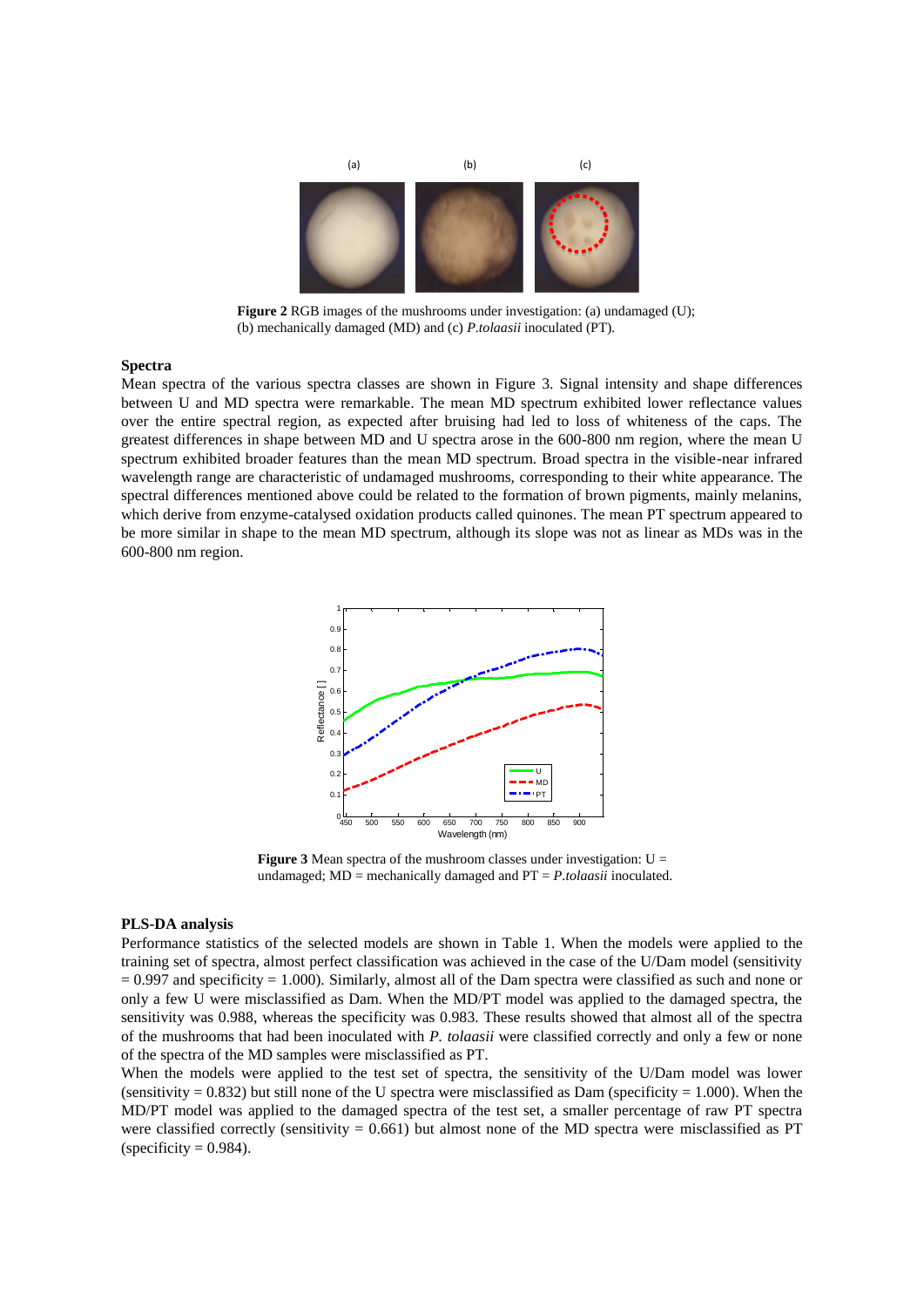Table 1 Performance statistics at spectra level of the PLS-DA models built on reflectance spectra.

|       | <b>TRAINING SET</b> |                    | <b>TEST SET</b>    |                    |
|-------|---------------------|--------------------|--------------------|--------------------|
| Model | <b>Sensitivity</b>  | <b>Specificity</b> | <b>Sensitivity</b> | <b>Specificity</b> |
| U/Dam | 0.997               |                    | 0.832              |                    |
| MD/PT | 0.988               | 0.983              | 0.661              | 0.984              |

#### **Prediction maps**

Figure 4 shows false colour prediction maps of (a) U, (b) MD and (c) PT mushroom samples as a result of the application PLS-DA models to the data hypercubes. In the example shown, neither the map of the U mushroom nor the central region of the prediction of the MD mushroom showed misclassification, whereas edge pixels of the latter were misclassified as U. Considering that all the spectra selected for model building belonged to central regions of the mushrooms, this misclassification could be related to the inability of the models to account for spectral differences due to mushroom surface curvature. A few pixels were misclassified in the prediction map of the PT mushroom, where some pixels were classified as MD.



**Figure 4** Prediction images of mushrooms belonging to the test set: (a) undamaged (U); (b) mechanically damaged (MD) and (c) *P.tolaasii* inoculated.

#### **Mushroom classification**

The application of PLS-DA models to the totality of entire hypercubes led to the performance statistics shown in Table 2. For the training set mushrooms, both the sensitivity and the specificity of the U/Dam\_raw model were 1, with no misclassification at all. For the same samples, the sensitivity of the MD/PT\_raw model was 1 and its specificity was 0.98. Only 1 out of 48 MD mushroom was misclassified as a PT mushroom. The models performed quite similarly for the mushroom hypercubes of the test set: for the U/Dam\_raw model, sensitivity =  $0.97$  and specificity = 1. Only 2 out of 72 Dam mushrooms were misclassified as U, and none of the U was misclassified as Dam. For the MD/PT\_raw model, sensitivity  $=$ 0.944 (only 2 out of 36 PT mushrooms were not classified as such) and specificity =  $0.97$  (only 1 MD) mushroom was misclassified as being PT).

|              | <b>TRAINING SET</b> |                    | <b>TEST SET</b>    |                    |
|--------------|---------------------|--------------------|--------------------|--------------------|
| <b>Model</b> | <b>Sensitivity</b>  | <b>Specificity</b> | <b>Sensitivity</b> | <b>Specificity</b> |
| U/Dam        |                     |                    | 0.972              |                    |
| MD/PT        |                     | 0.979              | 0.944              | 0.972              |

**Table 2** Performance statistics at a pixel level of the PLS-DA models built on reflectance spectra.

These results show the models performed well when applied at a pixel level and could be the first step towards the development of a HSI sensor that would classify independent sets of mushrooms with high levels of accuracy. Overall, the correct classification of the models presented in this paper is higher than the classification of the algorithms by Vízhányó and Felföldi [15], which correctly classified 81% of the diseased areas of test mushrooms using conventional computer imaging. While the algorithms presented in the aforementioned paper discriminated diseased spots from healthy senescent mushroom parts, the models